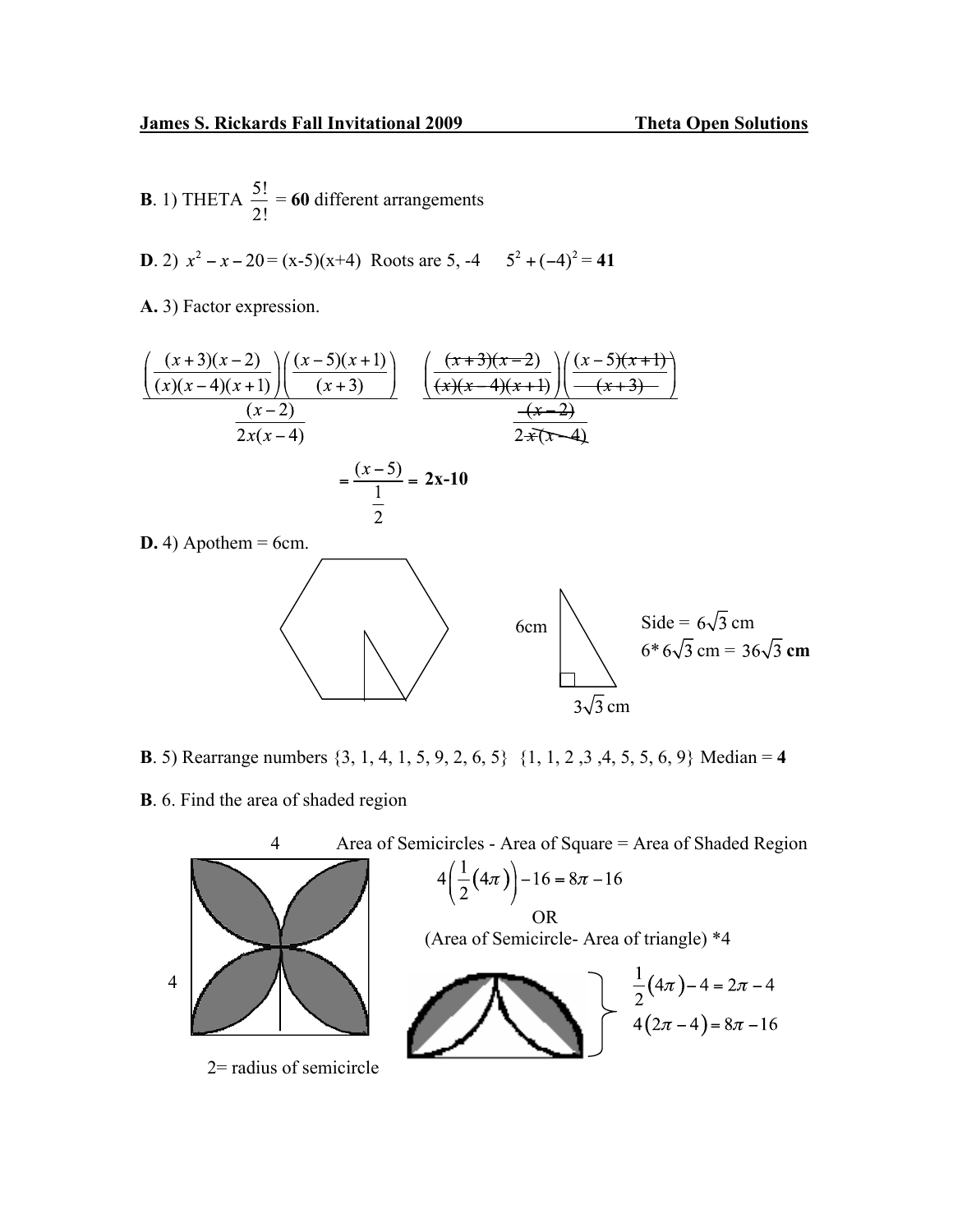**B**. 7) 288 =  $2^5 \cdot 3^2$  To find the number of positive integral factors add +1 to each power.  $5+1=6$ ,  $2+1=3$  (6)(3)= **18** positive integral factors (1, 2, 3, 4, 6, 8, 9, 12, 16, 18, 24, 32, 36, 48, 72, 96, 144, 288)

| $C. 8$ ) Plug in -1            | Use Synthetic Division |  |                    |                         |  |  |
|--------------------------------|------------------------|--|--------------------|-------------------------|--|--|
| $5x^3 + 2x^2 + x + 8$          |                        |  | $5 \t 2 \t 1 \t 8$ |                         |  |  |
| $5(-1)^3 + 2(-1)^2 + (-1) + 8$ |                        |  | $-5$               | $\overline{\mathbf{3}}$ |  |  |
| $-5+2-1+8=4$                   |                        |  | $-3$               |                         |  |  |

**D**. 9.



| The Radii are (from innermost to outermost) $1, 2, 3, 4, 5$ .         |
|-----------------------------------------------------------------------|
| $(5^2 - 4^2 + 3^2 - 2^2 + 1^2)\pi = (25 - 16 + 9 - 4 + 1)\pi = 15\pi$ |
|                                                                       |

- **A**. 10) By definition the medians of a triangle intersect at a point called the **centroid**.
- **D**. 11) Standard form of a circle:  $(x-h)^2 + (y-k)^2 = r^2$  where  $(h, k) = center, r = radius$ plug in center (2,-6) and radius 4 to get  $(x - 2)^2 + (y + 6)^2 = 16$
- **B.** 12) length, width, and height is  $x + 10$ ,  $x + 7$ , x respectively  $\frac{2}{3}x = 144$  cubic inches of cake  $144/\frac{2}{3} = 216$  cubic inches of cake originally  $(x+10)(x+7)(x) = 216$ ,  $x=2$  height=2 inches

**D.** 13. 
$$
(\sqrt{x+19})^2 = (x-1)^2
$$
  
\n $x+19 = x^2 - 2x + 1$   
\n $x^2 - 3x - 18 = (x-6)(x+3) = 0$   
\n $x = 6, -3$  -3 is extraneous 6 only  
\n**B.** 14)  
\n**6.**  
\n**7.**  
\n**8.** 14  
\n**9.**  
\n**10.**  
\n**11.**  
\n**21.**  
\n**3**  
\n**4**  
\n**5**  
\n**6.**  
\n**9.**  
\n**1**  
\n**1**  
\n**1**  
\n**1**  
\n**1**  
\n**1**  
\n**1**  
\n**1**  
\n**1**  
\n**1**  
\n**1**  
\n**1**  
\n**1**  
\n**1**  
\n**1**  
\n**1**  
\n**1**  
\n**1**  
\n**1**  
\n**1**  
\n**1**  
\n**1**  
\n**1**  
\n**1**  
\n**1**  
\n**1**  
\n**1**  
\n**1**  
\n**1**  
\n**1**  
\n**1**  
\n**1**  
\n**1**  
\n**1**  
\n**1**  
\n**1**  
\n**1**  
\n**1**  
\n**1**  
\n**1**  
\n**1**  
\n**1**  
\n**1**  
\n**1**  
\n**1**  
\n**1**  
\n**1**  
\n**1**  
\n**1**  
\n**1**  
\n**1**  
\n**1**  
\n**1**  
\n**1**  
\n**1**  
\n**1**  
\n**1**  
\n**1**  
\n**1**

**E**. 15) Only IV.0 is rational. The others are non-real or irrational. **IV Only**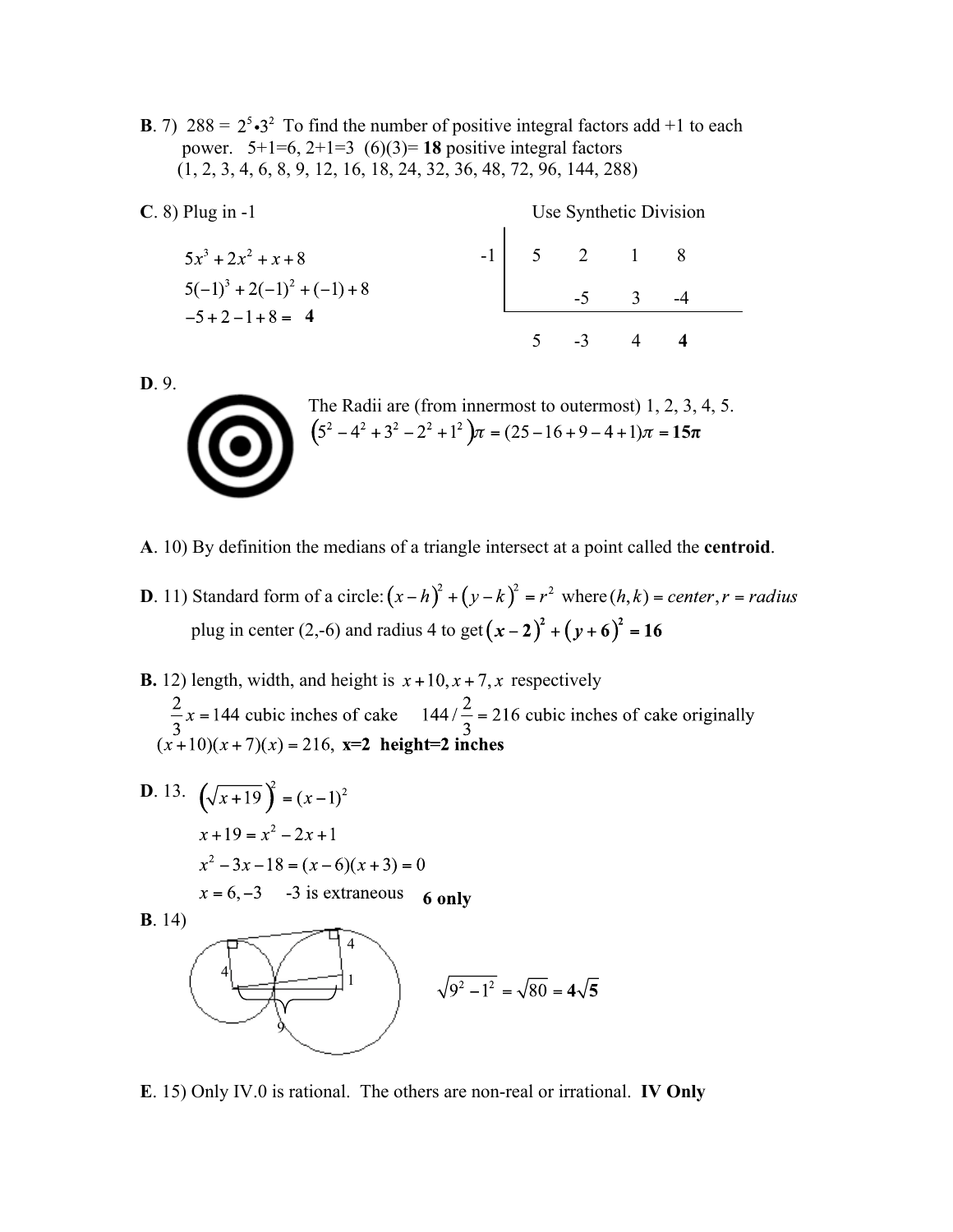**B.** 16) (5, 4), (6,-1), (-2,-4), (-5, 0) and (-3, 3). Use Shoelace  
\n
$$
\begin{array}{r}5 \times 4 \\
6 \times -1 \\
-2 \times -4 \\
-3 \times 3\n\end{array}
$$
\n $(-5) + (-24) + (0) + (-15) + (-12) = -56$   
\n $-2 \times -4 \\
-5 \times 0 \\
-3 \times 3 \\
-5 \times 4\n\end{array}$ \n
$$
\underline{[-56] - 61]} = 58.5
$$

**C.** 17) If 2167 = X9. Convert 2167 to base 10.  $7^{\circ}(6) + 7^{\circ}(1) + 7^{\circ}(2) = 111$ Convert to base 9.  $\frac{111}{9^2} = 1R30$   $\frac{30}{9^1} = 3R3$   $\frac{3}{9^0} = 3R0$   $111_{10} = 133$ ,



**E.** 19. 
$$
(4x-3)^5
$$
 4<sup>th</sup> term =  $(5C3)(4^2)((-3)^3) = (10)(16)(-27) = -4320$ 

**A.** 20. The sides 9, 12,15 form a right triangle.



**B**. 21)  $y = 2x^2 + 4x + 7 \rightarrow$  vertex form:  $y = 2(x + 1)^2 + 5$ ; vertex(-1, 5) Parabola has a positive  $x^2$  value. Parabola opens up, 5=minimum y value